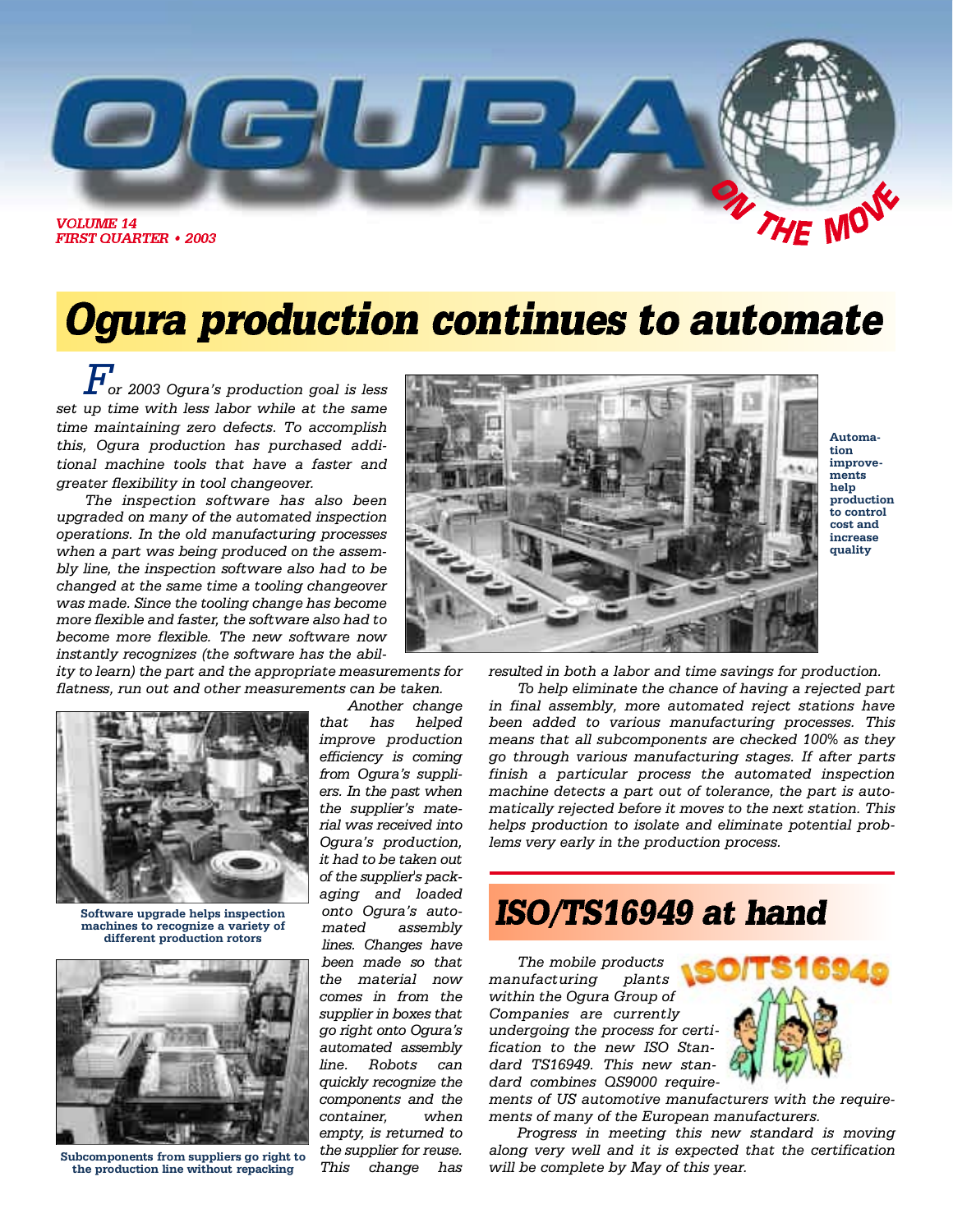### **OIC EMPLOYEE PROFILE**

### **Anthony Leone Customer support rep**

*Hello, my name is Anthony Leone. I have recently joined Ogura Industrial as a Customer*

*Support representative. In addition to assisting customers and processing orders, I will be involved in technical support and warranty claims.*

*Prior to coming to Ogura, I was an Electrical Specialist for Motion Industries. Some of my other work experience has included designing and building the controls used in tubing manufacture, and field service* 



**Anthony Leone**

*for induction heating equipment. I received my electronics training in the Air Force, where I was a flight simulator technician. I have worked on and "flown" the C-141 transport in New Jersey, and F-111F while stationed in England. I also worked on Boeing 747, 727, and 737 flight simulators as a civilian.* 

*I am originally from New York City, but have lived in New Jersey since 1984. I am very proud of my children. My daughter Nicole has a degree in Graphic Design and is going for her Masters. She plans on becoming a teacher. My son Anthony Jr. graduated college last year with a degree in International Business and Asian studies. He is fluent in Japanese, and currently lives in Matsudo City, Japan, and works in Tokyo.*

*I enjoy working here at Ogura, and look forward to helping our customers and reps in the future.*

## **ISO 9001:** 2000 achieved

*All mobile products manufacturing operations have achieved the new ISO 9001: 2000 certification. This new certification was achieved in the last quarter of 2002. Copies of the new certificates are available for* **have certificates are available ror with the many customers who wish to have them.** 



## **Ogura production achieves** 200 million mark for automotive A/C clutches

*In the last quarter of last year Ogura reached production of its 200 millionth automotive air-conditioning clutch. Air conditioning clutch*

*production was started within Ogura in 1963. In 1995, Ogura reached its 100 millionth air-conditioning clutch. (That took 32 years.)*



**High volume automotive A/C clutches**

*In 2002, Ogura reached the 200 millionth mark. (That took only 7 years.) The growth of this product within Ogura shows both the increased worldwide demand for automotive air-conditioning clutches and Ogura's worldwide dominance in highvolume automotive clutch production.*

# **New dedicated Elevator Test Lab built**

*With the increased need for elevators and escalators worldwide, engineering has built a test lab specifically for testing elevator brakes. This new lab has the ability to test six brakes at a time running on a two-ton mini*



**New elevator test lab**

elevator. (The elevator trav*els approximately 12 feet.)* 

*Although small in travel, the ability to load this mini elevator with up to two tons will help Ogura engineering design the best possible brake for various customers' requirem e n t s .*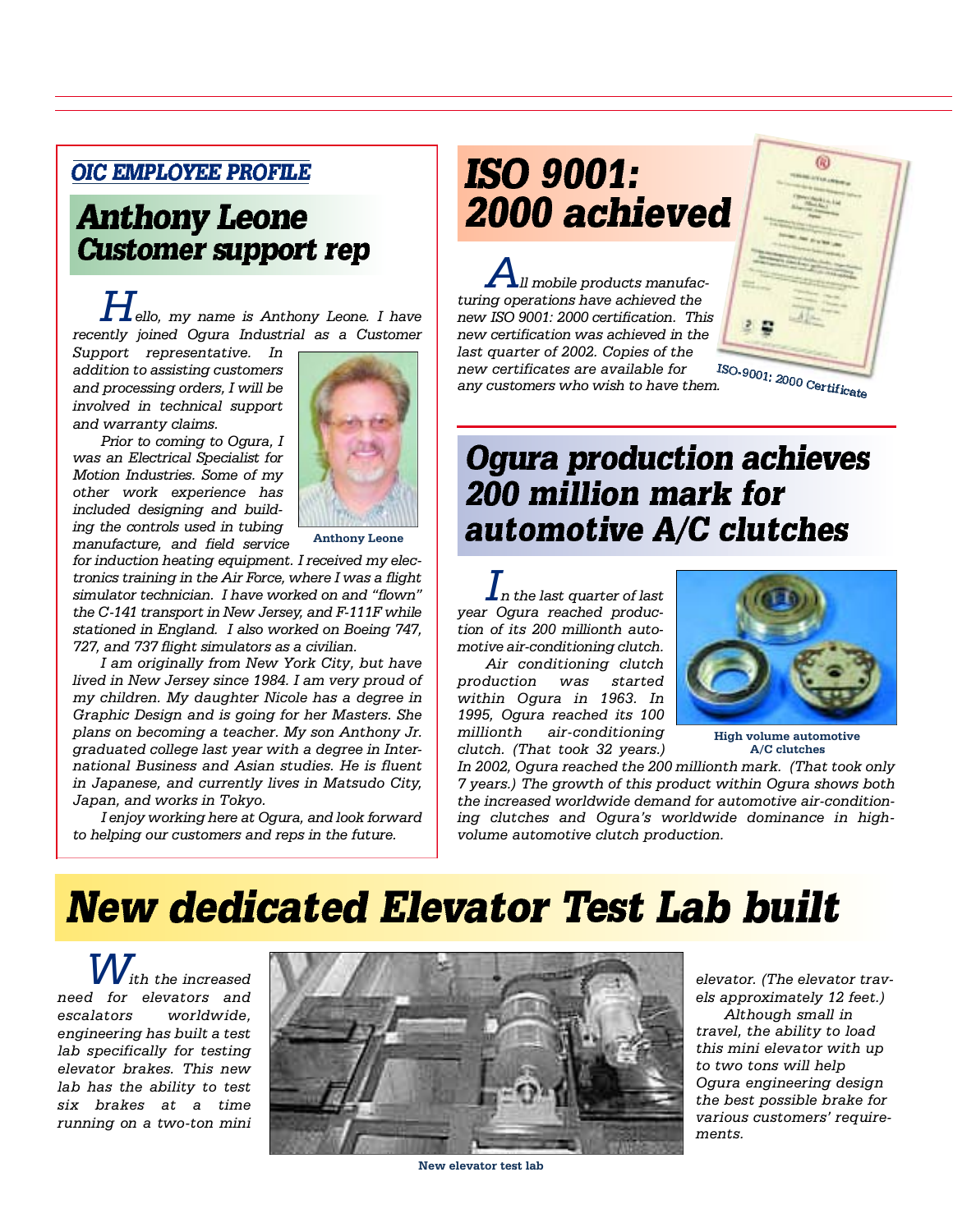**APPLICATION STORY** 

# Oil well that ends well

*We have all seen these Iron Icons of the American oil and gas fields bobbing their massive heads up and down like huge thirsty Trojan horses at a watering hole. In locations all across our fruited plains you see these machines churn away, day after day, night after night pumping oil and*

*n a t u r a l gas from the earth. But how do they begin their p u m p i n g a c t i o n s ? W h a t k e e p s t h e m g o i n g ? What has Ogura to do with t h i s process? In the*

**Because of the high-speed engagement, they needed a clutch that could handle the high energy (heat) dissipation in tough outdoor environments . . . The Ogura high torque, general purpose clutches offered these features and more.**

*typical pump system, an electric motor drives a gearbox that moves a lever. The lever pushes and pulls a polishing rod up and down. The polishing rod is attached to a sucker rod, which is attached to a pump. This system forces the pump up and down, creating a suction that draws oil and natural gas up through the well.* 

*Back when electricity was inexpensive, these machines used large (15-30 HP and more) electric motors.*

*The pumps would continue to run until the gas or oil was drained from the* **High torque, general purpose**

*well. The pump would then stop allowing the gas or oil to seep back into the well.*

**clutch with pulley**

*Today there is a push for lower cost fuel extraction techn o l o g y. Electricity is at an all time high and these big electric motors are expensive! In addition, some wells can have over 100 starts per day. This is a significant expense of motor inrush current.* A forward *thinking Ogura customer in this business knew there had to be a better way.*

*It seemed simple: When these pumps are pulling natural gas from the ground, why pay for electricity to pump it? They developed a natural gas engine start system that can run on the same gas they are pulling for the ground! It is almost like free power!*

> *The technical issue: The natural gas engine has more torque at higher RPM's. The pumping loads however can be highest at start up (lower rpms) and would stall the new natural gas engines. Here is where the electric Ogura clutch comes in.*

*With our high torque, general purpose clutches the user can start the engine remotely, without any load on the engine shaft. Once the engine has warmed*

*up and is accelerated to optimum t o rque and speed, they engage the Ogura clutch and begin the pumping cycle. The clutch slips a little while the*



**Pumpjack with natural gas engine**

*load is accelerated. The combined result is no engine stall.*

*Because of the high-speed engagement, they needed a clutch that could handle the high energy (heat) dissipation in tough outdoor environments. Torques in excess of 200 Ft Lbs were needed. The Ogura high torque, general purpose clutches offered these features and more. This clutch offers a built in double "A" groove pulley, perfect for the loads and one less part (the pulley) to inventory and assemble.*

*So our customer's new natural gas systems are very cost efficient for the well operator and are selling like hotcakes. This customer sees a big potential for these new systems that basically run off of the stuff under our feet! Ogura is "well" suited to help in our customer's big plans for the future. Oil well, another application story in the can.*